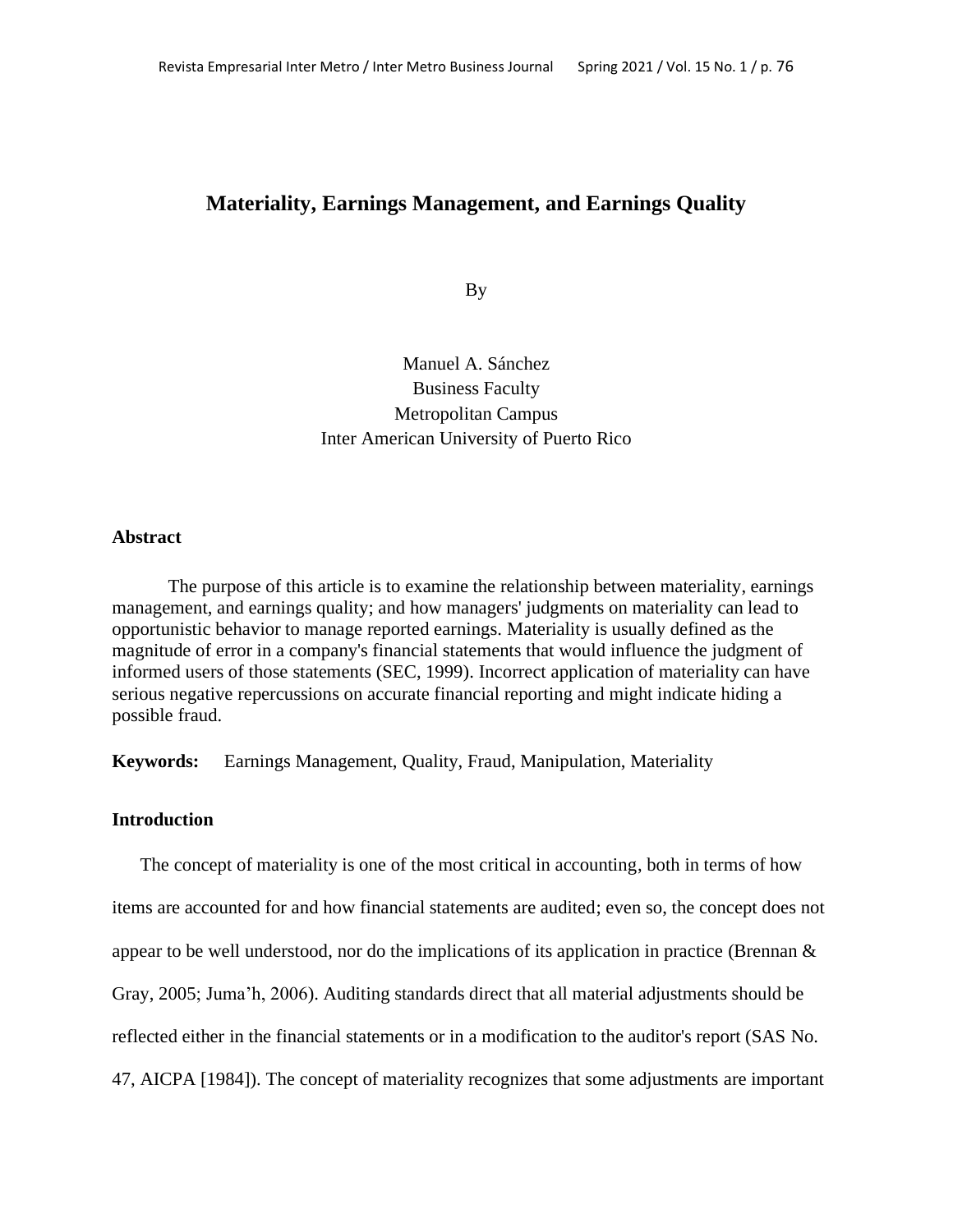for a fair presentation of the financial statements, whereas immaterial adjustments are not and, consequently, may be waived. Immaterial adjustments may, however, be reported. (Wright & Wright, 1997). Materiality has been and continues to be a topic of importance for auditors (Messier, Martinov-Bennie, & Eilifsen, 2005; Juma'h, 2009, 2014, 2019a, 2019b). Without a doubt, materiality is the mystery concept of accounting. It is rarely discussed in the accounting classroom, little understood by consumers of accounting information, and rarely written about in the accounting literature (Rose, Beaver, Becker, & Sorter, 1970).

Shafer (2002) argued that studies of ethical attitudes toward earnings management have generally neglected the issue of materiality, while studies of ethical perceptions usually make a distinction between two basic types of earnings management: (1) operating decisions, (use of discretion in establishing the structure or timing of financial transactions); (2) accounting decisions, which involve judgment in the selection among alternative accounting methods or revisions of accounting assumptions or estimates.

Accounting standards allow for managerial discretion in the application of accounting methods used to report firm performance. When this discretion is used with the intent to manipulate reported results, it is called earnings management (Richardson, 2000). Incorrect application of materiality can have serious negative repercussions on accurate financial reporting. For example, hiding a fraud might cause litigations from stakeholders. The different ways of applying the concept of materiality in practice, different judgments, and beliefs can misinform investors and manipulate numbers for management's benefit.

The purpose of this paper is to examine the relation between materiality and earnings management, and how managers' judgments in materiality can lead to opportunistic behavior to manage reported earnings.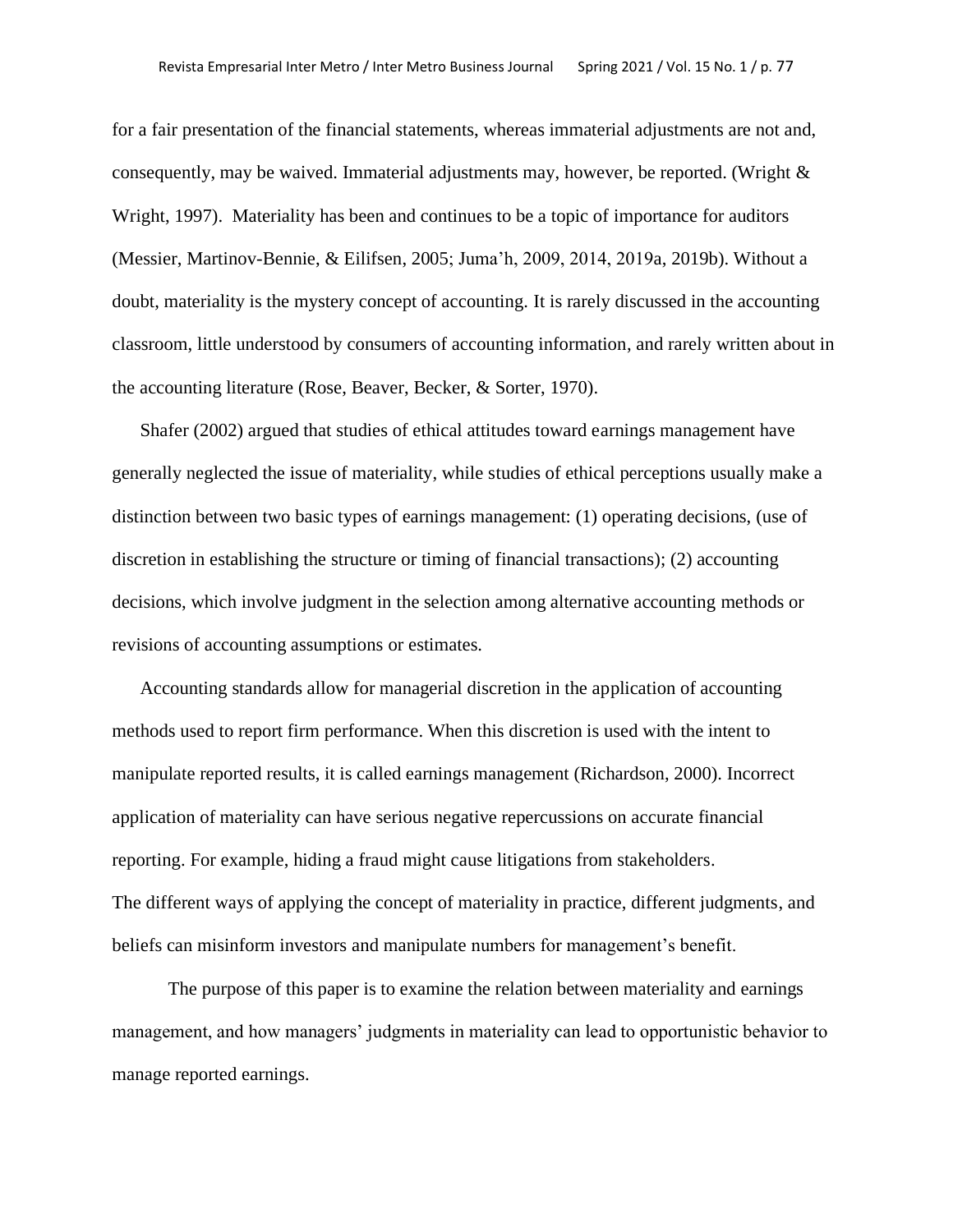The remaining sections of the paper are organized as follows: the next section presents a literature review of materiality, second, the relation of materiality and earnings management, follows by materiality and earnings quality and final remarks closes.

## **Literature Review**

A significant amount of research was conducted in the 1970s that address different aspects of the materiality concept (Messier et al., 2005). Before 1982, materiality literature can be summarized into four categories: the nature of the item, the structural form of the decision model, the relative importance of factors used to determine materiality, and materiality thresholds. Messier et al. (2005) reviewed and integrated the empirical research on materiality since 1982 and suggests some implications for audit practice and research. They argued that while many issues have been addressed by prior research, several new and important areas require further examination. Chewning, Pany, & Wheeler (1989) used audit reports of companies that have changed accounting principles to provide evidence on how auditors interpret the materiality concept and provided evidence that the income effect of an accounting change appears to be the primary factor considered by auditors in making accounting change opinion modification judgments. Bernardi and Pincus (1996) evaluated materiality and risk for an audit simulation based on an actual case where material fraud was undetected and found that while auditors materiality judgments differ, these differences were not statistically significantly related to either fraud risk judgments or the amount of evidence the auditors chose to examine rendering their judgments. Their evidence does not support the need for specific quantitative guidance in accounting standards related to materiality.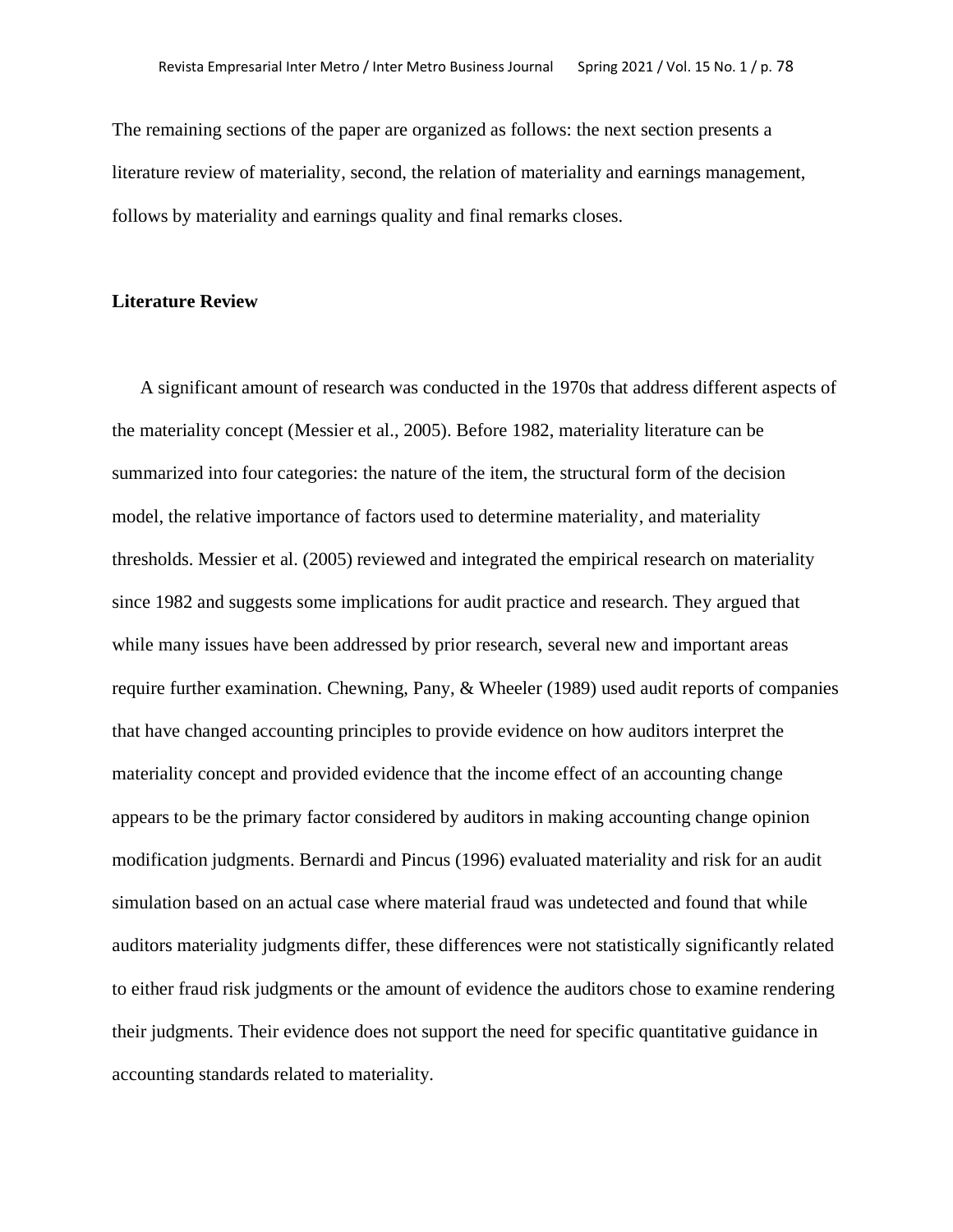Wright and Wright (1997) utilized archival data gathered from actual audit engagements to examine variables that may explain the decision to waive an audit adjustment. Their findings revealed that in addition to materiality, some factors appear to be considered, including directional impact on income, the nature of the adjustment (objective versus subjective), and the size of the client. Libby and Kinney (2000) reported two experiments in which Big 5 audit managers estimate reported (audited) earnings conditional on analysts' consensus forecast, auditing standards, and auditor discovery of a quantitatively immaterial earnings overstatement. They found that auditors judge overstatement correction less likely if it would cause a missed forecast, even for objectively measured misstatements. This behavior shows opportunistic corrections to manage earnings to forecast favoring managers' interests.

According to Gleason and Mills (2002) firms infrequently disclose the existence of IRS claims, and argue that the majority of disclosures do not contain the detailed information required by SFAS No. 5, showing how companies can manage earnings through contingent liabilities.

The purpose of the financial statements is to facilitate users to comprehend the business operation and support the credit policy decision making (Huang, et. al. 2011). Liu and Mittelstaedt (2002) examined factors underlying materiality judgments regarding financial statement disclosures. In addition to examining the magnitude of the financial statement effect, they explored whether the judgments are influenced by factors identified in the voluntary disclosure literature. They found that the potential interaction of materiality judgments and voluntary disclosure incentives suggests that more specific authoritative guidance may be needed for evaluating disclosure materiality.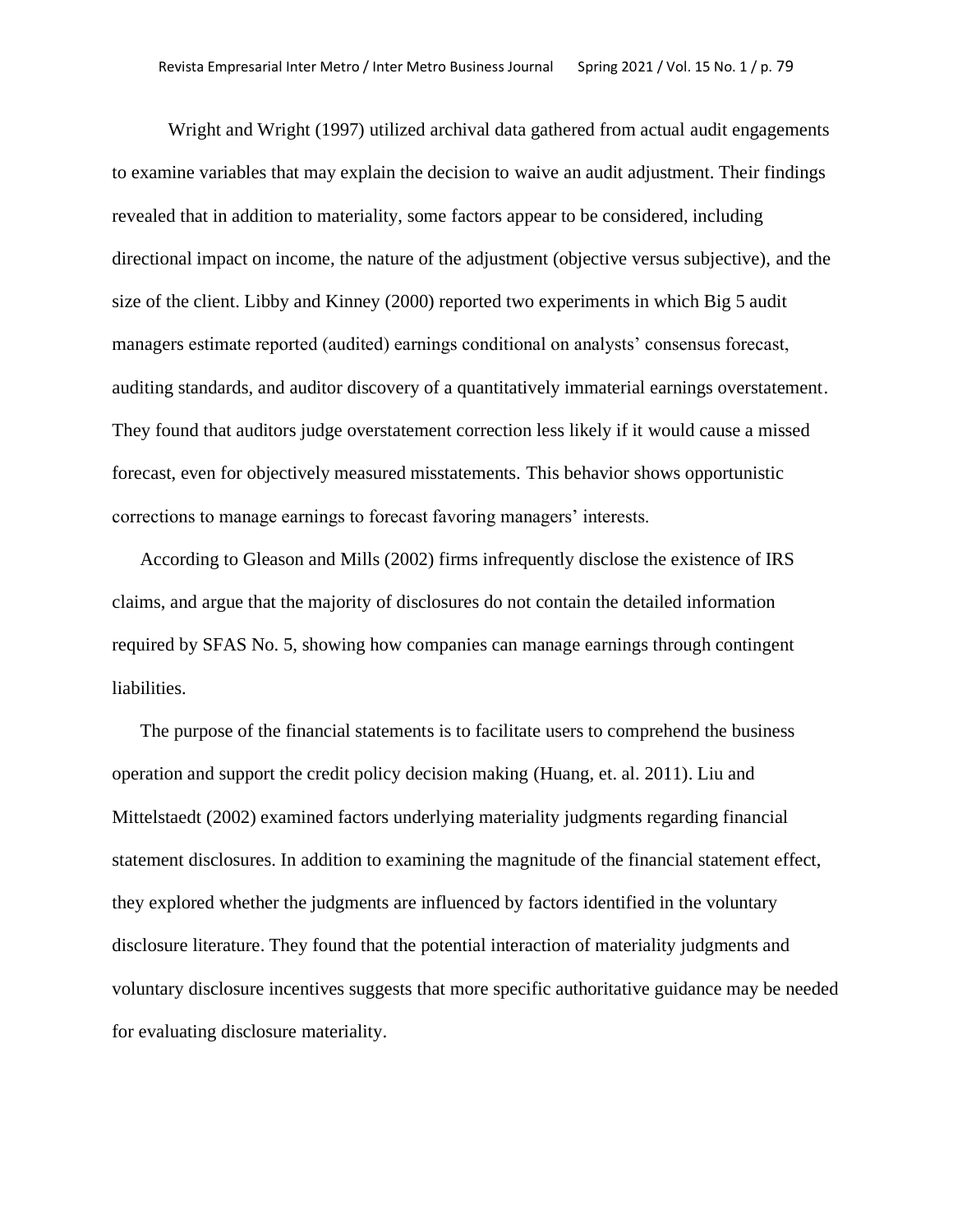Shafer (2002) examined fraudulent financial reporting within the context of Jones' (1991) ethical decision-making model. It was hypothesized that quantitative materiality would influence judgments of the ethical acceptability of fraud and that both materiality and financial risk would affect the likelihood of committing fraud. His results show that financial executives continue to be influenced by quantitative materiality when misstatements are material on the qualitative ground and view intentional earnings manipulations as highly unethical, even when the amounts involved fall below traditional materiality thresholds. In examining the context in which materiality is relevant, and the problems arising from applying the concept in practice, Brennan and Gray (2005) calls on regulators to extend disclosure requirements to include information about materiality levels to enhance the transparency of accounting and auditing. Their research shows that the different ways of applying the concept of materiality in practice, different judgments, and beliefs can misinform investors and numbers can be manipulated for management's benefit. Legoria et al. (2013) hypothesize that after controlling for the distance between pre-managed earnings and analysts' consensus forecasts, firms with earnings before tax expense management that miss analysts' forecasts by an amount less than quantitative materiality are more likely to decrease their effective tax rate in the fourth quarter. They found that over 19 % of the observations with pre-managed earnings less than the forecast were able to attain the forecasted earnings through tax expense management, showing evidence that materiality estimates rely on quantitative computations rather than qualitative characteristics.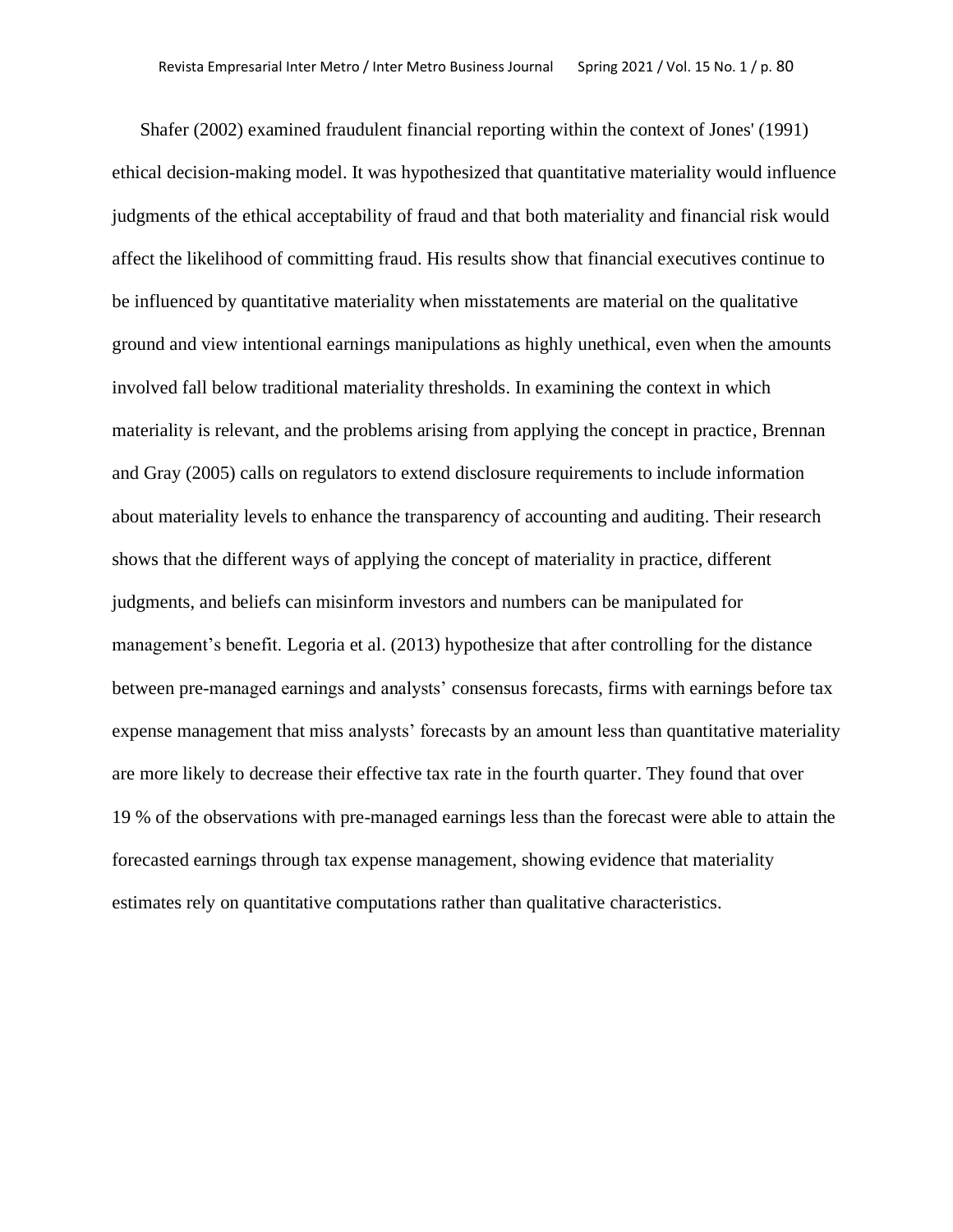#### **Materiality and Earnings Management**

Those who make accounting decisions and those who make judgments as auditors continually confront the need to make judgments about materiality (Nelson et al., 2005). Materiality judgments are "primarily quantitative in nature" (FASB Statement No. 2, p. 123). FASB Concept Statement No. 2 (paragraph 132) defines materiality as follows:

"The omission or misstatement of an item in a financial report is material if, in the light of surrounding circumstances, the magnitude of the item is such that it is probable that the judgment of a reasonable person relying upon the report would have been hanged or influenced by the inclusion or correction of the item."

Despite regulatory and professional guidance, anecdotal evidence suggests auditors rely mainly on quantitative materiality estimates (Legoria et al., 2013). Those quantitative estimates arise from several rules of thumb commonly used in practice as the 5 to 10 percent of pretax income. Some auditors apply this rule of thumb so that items less than 5 percent of normal pretax income are considered immaterial, whereas items that are more than 10 percent are material (Brody et al., 2003). Another common rule of thumb is 1 to 1.5 percent of the larger total assets or revenues. These rules of thumb are based on the manager's or auditor's judgments. Under a quantitative standard, a financial misstatement under 5 percent can still be material if it meets certain qualitative criteria, such as allowing the company to meet earnings targets or affecting management compensation (Park, 2009).

Leslie (1985) reviewed literature from U.S. and Canada and interviewed accountants in both countries and found that four rules of thumb prevailed in determining quantitative materiality: (1) 5% of pre-tax net income; (2) .5% of total assets; (3) 1% of total equity; and (4) .5% of total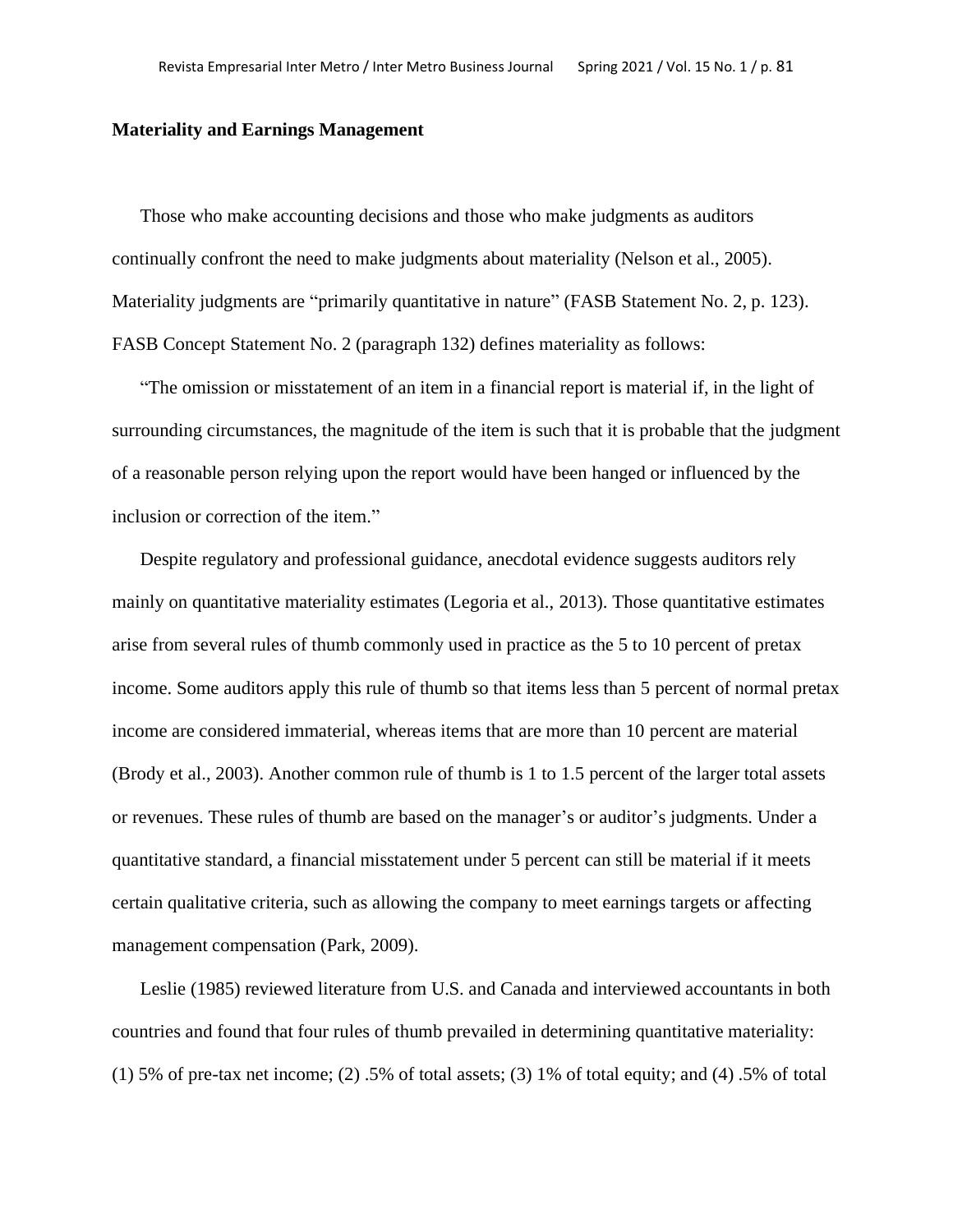revenues. Leslie also noted that the Canadian Institute of Chartered Accountants (CICA) had recommended a fifth potential rule of thumb (Bernardi, 1996) as follows:

- (1) 2% to 5 % of gross profit if gross profit in no more than \$20,000
- (2) 1% to 2% of gross profit if gross profit is between \$20,000 and \$1,000,000
- (3) .55 to 1% of gross profit if gross profit is between \$1,000,000 and \$100,000,000
- (4) .5 % of gross profit if gross profit exceeds \$100,000,000

In the absence of quantitative guidance in auditing standards, many accounting firms have provided specific guidance for setting materiality thresholds for their audit clients (Bernardi, 1996). This initiative can help auditors and firms be more consistent in their materiality approach resulting in a more transparent financial statement. DeAngelo (1981) argued that the value of an audit to consumers of audit services depends on the auditor's perceived ability to (1) discover errors or breaches in the accounting system, and (2) withstand client pressures to disclose selectively in the event a breach is discovered. The incentive to waive an adjustment(s) would be linked to the potential size of future income (Wright and Wright, 1997), since auditors may allow some earnings management in order to keep the client and future aggregated services.

## **Materiality and Earnings Quality**

The financial press suggests that a company has an earnings-quality problem if earnings contain unusual items or lack transparency, even if reported earnings and the related disclosures are following generally accepted accounting principles (GAAP), (Dechow & Schrand, 2004). Earnings quality has different means to different people, depending on the decision maker's objective. Regulators generally view earnings to be of high quality when they conform to GAAP,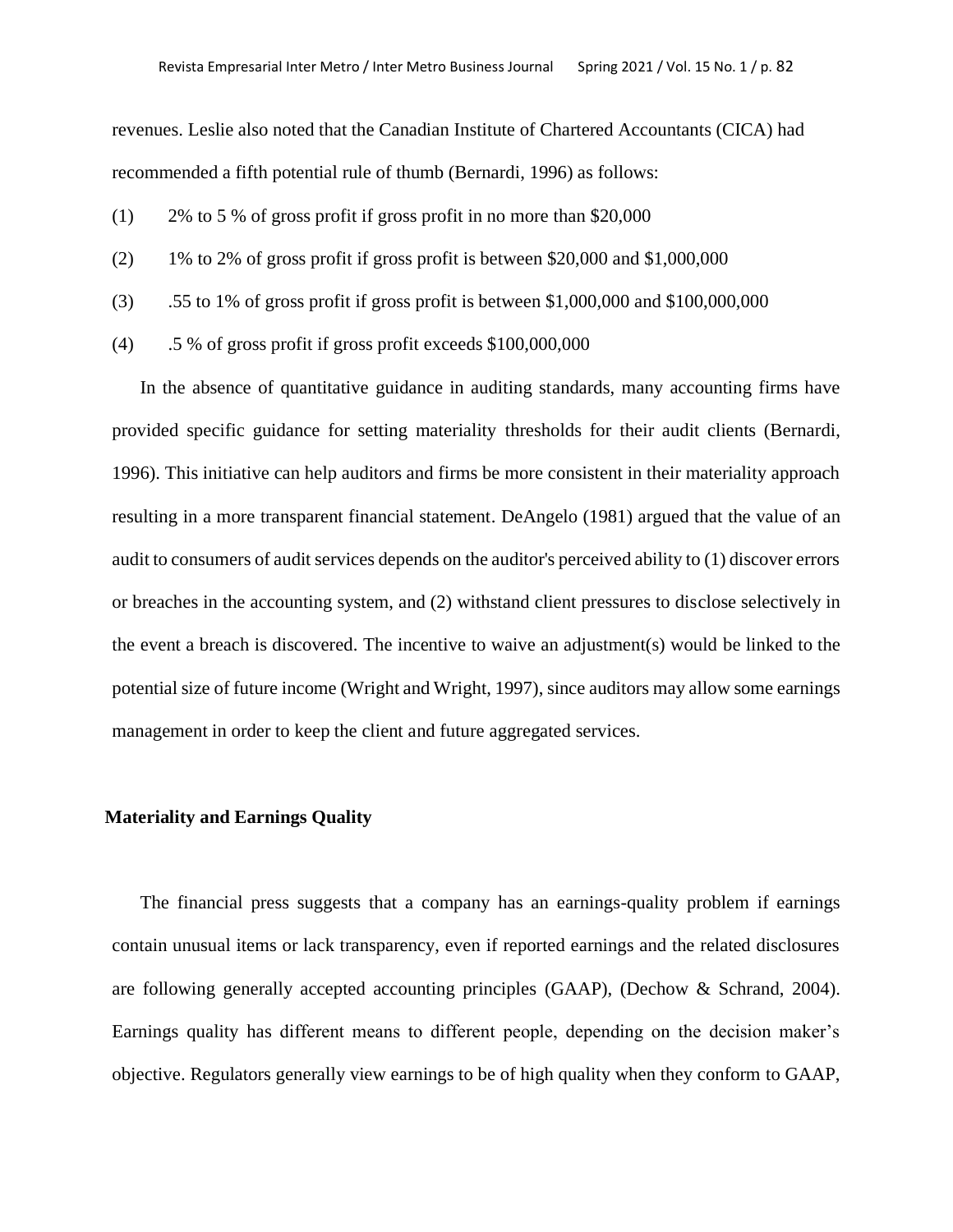creditors in how easy these earnings are convertible to cash flows and compensation committees when earnings reflect manager's real performance and have little influence by factors beyond the manager's control, (Dechow & Schrand, 2004). Schipper and Vincent (2003) define earnings quality as the extent to which reported earnings faithfully represent Hicksian income, which is the maximum amount that can be consumed in a given period while keeping real wealth unchanged. Earnings quality and, more generally, financial reporting quality is of interest to those who use financial reports for contracting purposes and investment decision making (Schipper & Vincent, 2003). The usefulness of information must be evaluated about the purposes to be served, and the objectives of financial reporting are focused on the use of accounting information in decision making. The central role assigned to decision-making leads straight to the overriding criterion by which all accounting choices must be judged. (FASB Concept Statement No. 2).

Relevance and reliability are the two primary qualities that make accounting information useful for decision making, (FASB Concept Statement No. 2). Subject to constraints imposed by cost and materiality, increased relevance and increased reliability are the characteristics that make information a more desirable commodity—that is, one useful in making decisions. If either of those qualities is completely missing, the information will not be useful. Though the choice of an accounting alternative should produce information that is both more reliable and more relevant, it may be necessary to sacrifice some of one quality for again in another. (FASB Concept Statement No. 2, paragraph 132). For auditors, a reliable number should be verifiable and reasonably free of error or bias. A reliable number involves little estimation or judgment. Also, a relevant number should be presented on a timely basis and has predictive value for valuation (Dechow & Schrand, 2004). In the real world, the information asymmetry between managers and potential investors provides managers with incentives to influence investor estimates of firm value by managing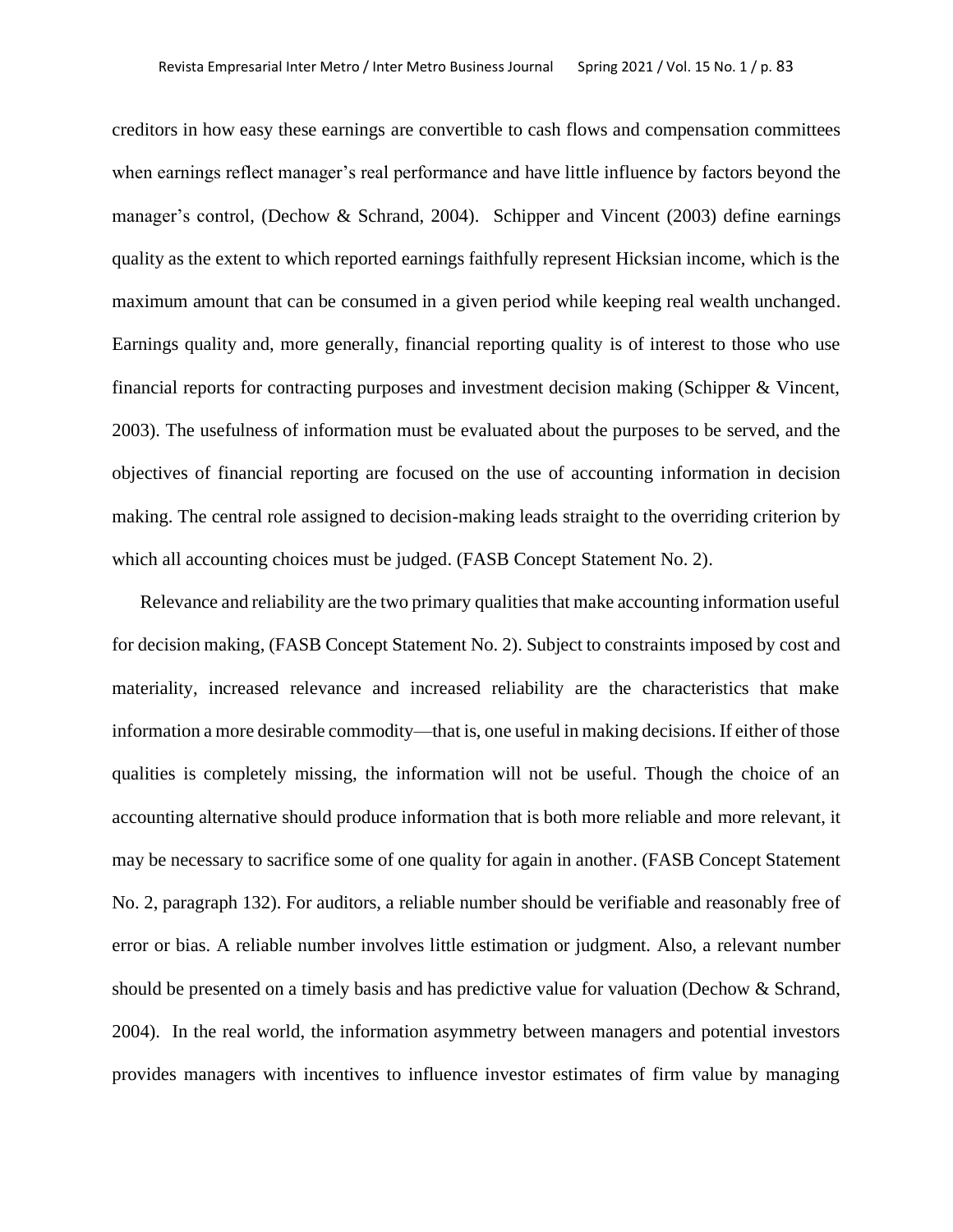reported earnings (Richardson, 2000), the financial statements of a company might have accounting estimates made by managers to accomplish certain numbers that can be misleading to users. Some of those adjustments can involve materiality issues waived by auditors to keep the client. Wright and Wright (1997) provided evidence that materiality appears to be an important factor considered by auditors in deciding whether to waive a detected adjustment. Also, high audit quality certified public accountant firms based on long-term brand and reputation might not be inclined to earnings management manipulation (Huang, et. al. 2011). Such variations in auditor beliefs may result in inconsistent treatment of proposed adjustments across engagements.

From the investment perspective, low-quality earnings are undesirable because they provide a defective resource allocation signal (Schipper & Vincent, 2003). Low-quality earnings can be related to low-quality accruals. Firms with low-quality accruals have more accruals unrelated to cash flow realizations, and so have more noise and less persistence in their earnings (Dechow & Dichev, 2002). The higher the quality of current earnings, the more useful the earnings data as a forecasting metric and the more accurate the valuation (Dechow & Schrand, 2004).

## **Final remarks**

Materiality has been and continues to be a topic of importance for auditors (Messier et al. 2005). This concept recognizes that some adjustments are important to present a fair picture of the company's financial position. A misuse or misunderstanding of the proper application of materiality can lead to intentional or unintentional earnings management or earnings manipulation, misinforming investors and users of financial statements. Although there is not a quantitative rule for assessing materiality, some rules of thumb have become common in the preparation of financial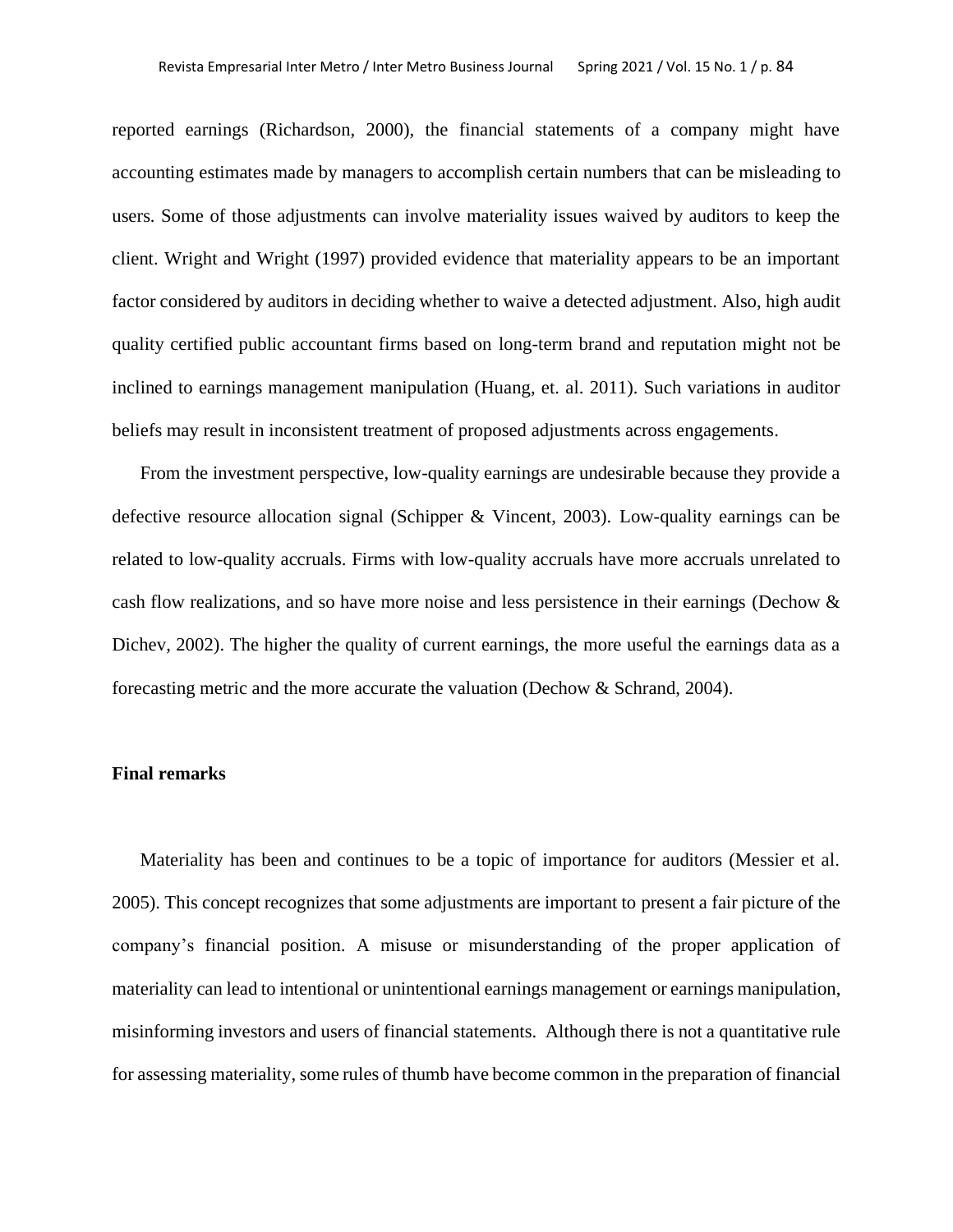statements, empowering managers to use their discretion to make accounting choices potentially resulting in opportunistic behavior that benefits themselves and not the shareholders. This opportunistic behavior and accounting choices can also affect the quality of earnings and widen the information asymmetry between managers and financial statements users.

Materiality and its different rules of thumb, in the absence of qualitative rules, can lead managers

and auditors to interpret the same item in different ways causing dissimilar results with the same

financial information.

# **References:**

- American Institute of Certifies Public Accountants (AICPA), Auditing Standards Board, (1984). "Audit risk and materiality in conducting an audit, Statement of Auditing Standards No. 47", New York: American Institute of Certified public Accountants.
- Bernardi, R. A., & Pincus, K. V. (1996). The relationship between materiality thresholds and judgments of fraud risk. *Managerial Finance*, *22*(9), 1-15. <http://dx.doi.org/10.1108/eb018578>
- Brennan, N. M., & Gray, S. J. (2005). The impact of materiality: accounting's best kept secret. *Asian Academy of Management Journal of Accounting and Finance*, *1*, 1-31.
- Brody, R. G., Lowe, D. J., & Pany, K. (2003). Could 51million be immaterial when Enron reports income of 105 million? *Accounting Horizons*, *17*(2), 153-160. <http://dx.doi.org/10.2308/acch.2003.17.2.153>
- Chewning, G., Pany, K., & Wheeler, S. (1989). Auditor reporting decisions involving accounting principle changes: Some evidence on materiality thresholds. *Journal of Accounting Research*, 78-96. DOI: 10.2307/2491208
- Dechow, P. & Dichev, I. (2002). The quality of accruals and earnings: The role of accrual estimation errors. *The accounting review*, *77*(s-1), 35-59. <http://dx.doi.org/10.2308/accr.2002.77.s-1.35>
- Dechow, P. & Schrand, C. (2004). Earnings Quality. *The Research Foundation of CFA Institute, Charlottesville, Virginia*
- DeAngelo, L. E. (1981). Auditor size and audit quality. *Journal of accounting and economics*, *3*(3), 183-199.
- Financial Accounting Standards Board (FASB) (1980). "Qualitative Characteristics of Accounting Information", *Statement of Financial accounting Concepts No. 2*. Stamford, CT: FASB.
- Gleason, C. A., & Mills, L. F. (2002). Materiality and contingent tax liability reporting. *The Accounting Review*, *77*(2), 317-342.<http://dx.doi.org/10.2308/accr.2002.77.2.317>
- Huang, S. & Hsiao, H. (2011). Study of earnings management and audit quality. *African Journal of Business Management*, *5*(7), 2686-2699. DOI: 10.5897/AJBM10.1040